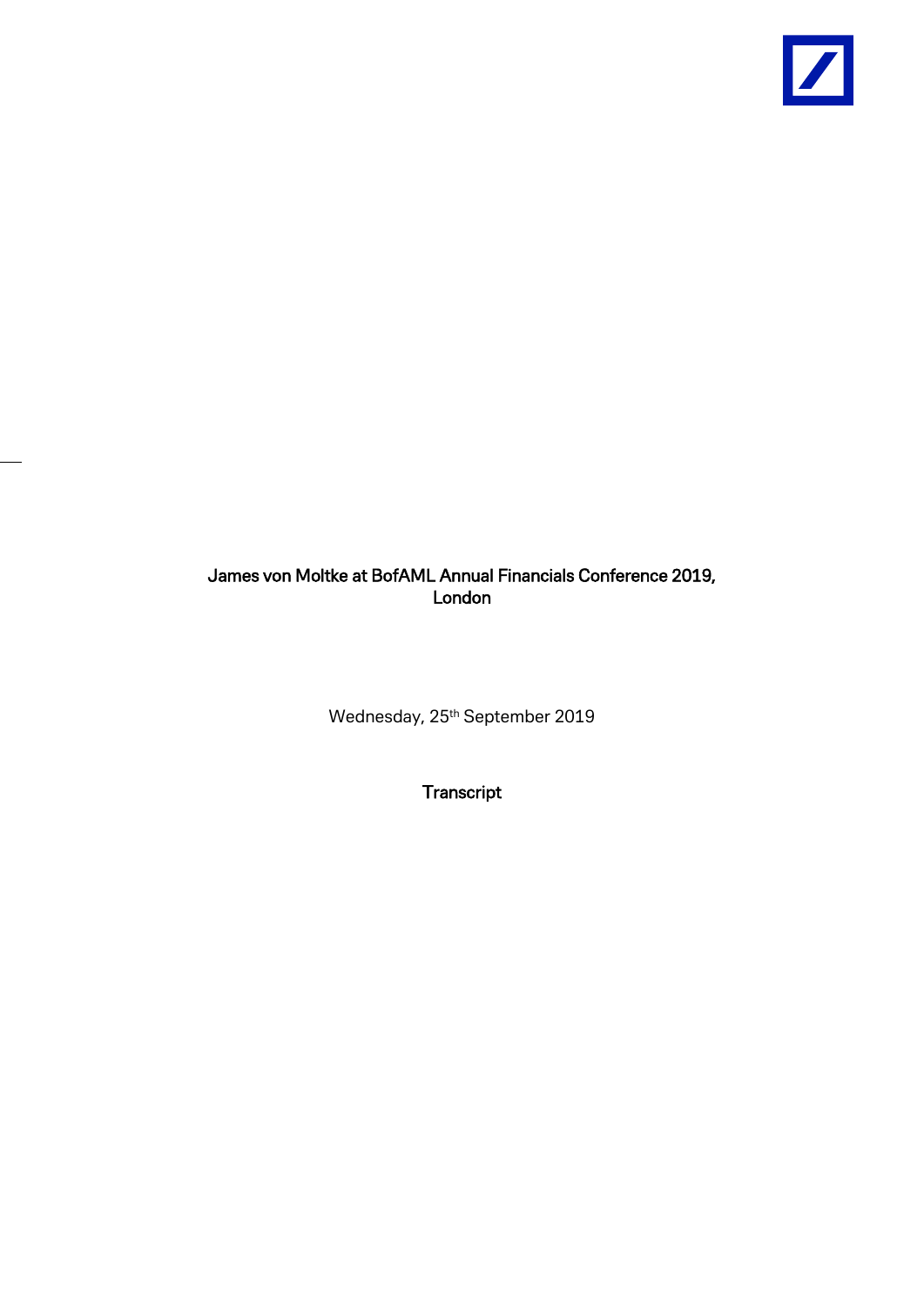

Andy Stimpson (Research analyst, Bank of America Merrill Lynch):

Good afternoon everyone. Thank you for joining us all again. It is a great pleasure to have the Deutsche Bank Chief Financial Officer James von Moltke join us at the conference again for the third time.

James von Moltke (Chief Financial Officer, Deutsche Bank): Pleasure.

- Andy Stimpson: Maybe if we start with a very broad open question to start with. It has been almost three months since the big reveal and the new strategy. Maybe just tell us how things have been progressing so far.
- James von Moltke: Sure. Happy to, Andy. So, let me start just quickly with what we announced in July with our strategic repositioning.

First of all, we are exiting a couple of relatively sizeable businesses most notably Equity Sales and Trading. We were downsizing in Rates Sales and Trading and a handful of other assets, went into what we call our Capital Release Unit, and I will come back to that.

Secondly, we are focusing our ongoing or core businesses around four key client groups and businesses going forward. That is our Corporate Bank, our Investment Bank, our Private Bank for retail customers and Asset Management.

Thirdly, we are focused on cutting costs to improve our margin that way with a significant programme over several years. But at the same time we want to continue to invest, especially in technology, but also in our controls.

And finally, we have a commitment to managing capital, allocating capital, in a sharp and targeted way.

So those were the announcements that we made in July. And how is it going?

I think we are making tremendous progress against all of the goals that we set for ourselves when we made that announcement. We moved directly into execution of those strategies.

The Capital Release Unit is well advanced in executing on the deleveraging actions creating itself as a unit management team, governance, but got to work right away on the deleveraging actions.

In our core businesses, each management team, especially where there was a significant amount of change, has gotten to work, executing on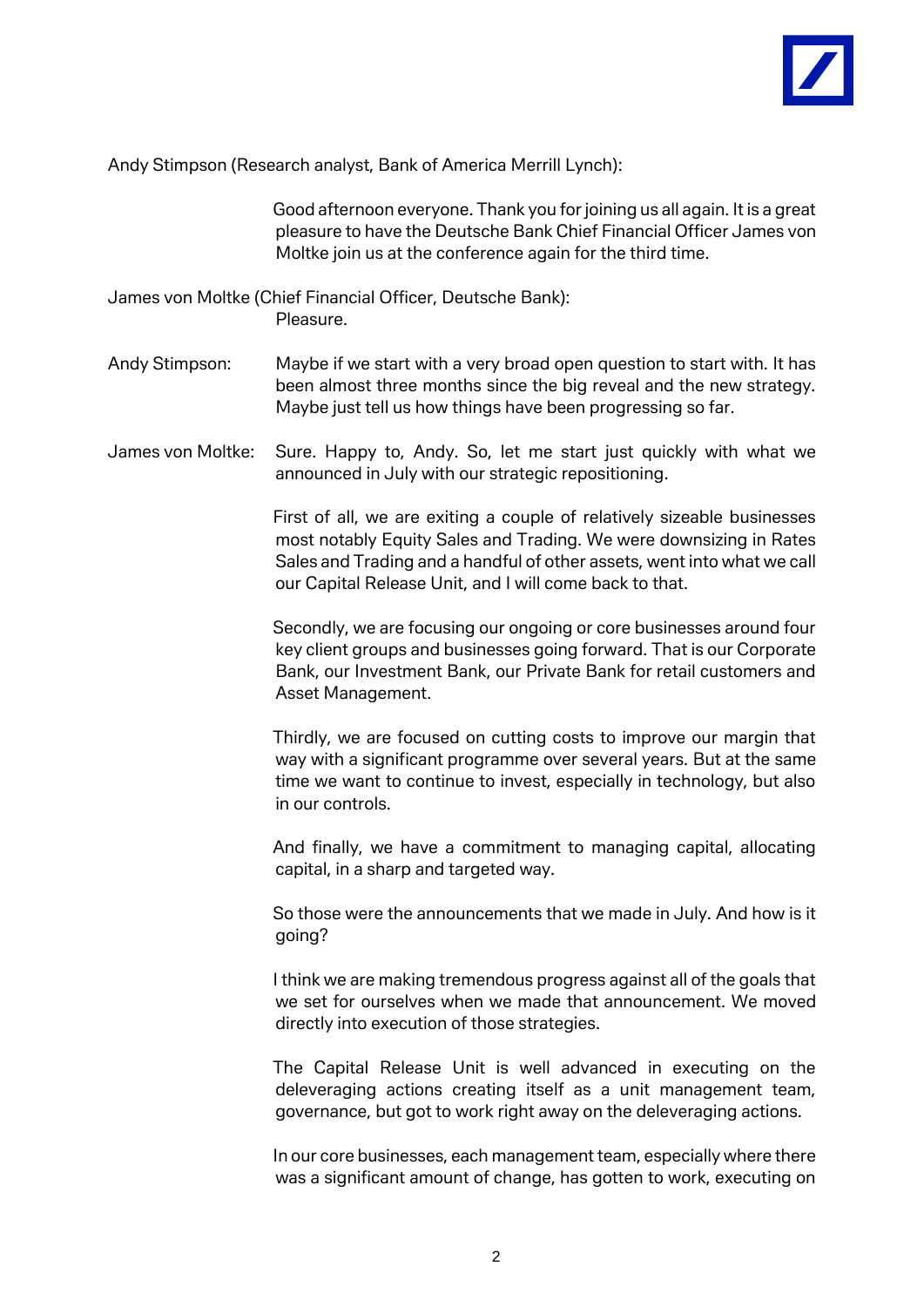

their strategies, announcing their leadership teams and making the changes that they needed to make to orient those businesses towards their strategies.

We are on track against our expense targets for the year. That was an important feature. We laid out a goal to be at €21.5 billion of adjusted costs excluding transformation related items for this year. And that is something that we are working on every day.

With respect to investments, these are ongoing. Of course, investment, governance, how we invest in technology, the choices that we made is an ongoing process.

On capital, as I said, the deleveraging in the Capital Release Unit is providing the resources for us to execute on this restructuring while keeping our capital levels at capital our targeted levels.

So those are the elements of what we are doing. And the main message for you is all on track, and we have made, a significant amount of progress here in the third quarter.

- Andy Stimpson: Good to hear. Now, the summer has been pretty tough for the whole banking sector. I think that is fair to say, with rates, the global macro outlook looking worse and the PMIs that were reported on Monday were pretty awful. In that context, I think you have already said you are looking for €24 to €25 billion target revenues consensus may be below that still already, but what macro backdrop do you need to see to hit those revenues? Does it need to improve? Or are we okay at this?
- James von Moltke: It is always moving. The markets will mark-to-market every day, the economic outlook and the interest rate environment. We obviously are highly cognizant of those things.

We are managing in the environments that we see, and you see every day. But if I think about it strategically, there is nothing about the environment that we are seeing and have seen over the summer that changes the direction that we are going in, or really over the long term our ability to hit some of our targets that we have laid out.

Now, obviously one could wish for a better macro backdrop than we have had in the last couple of months, but when we were talking about targets, it is really 2022. So interest rates clearly have moved significantly since May when we were working on our plan. And that is a headwind to our then revenue objectives.

One thing you need to remember is we are sensitive more to the short term rates and they can move around and so, we will see. We thought at the time that short term rates might pass through the zero bound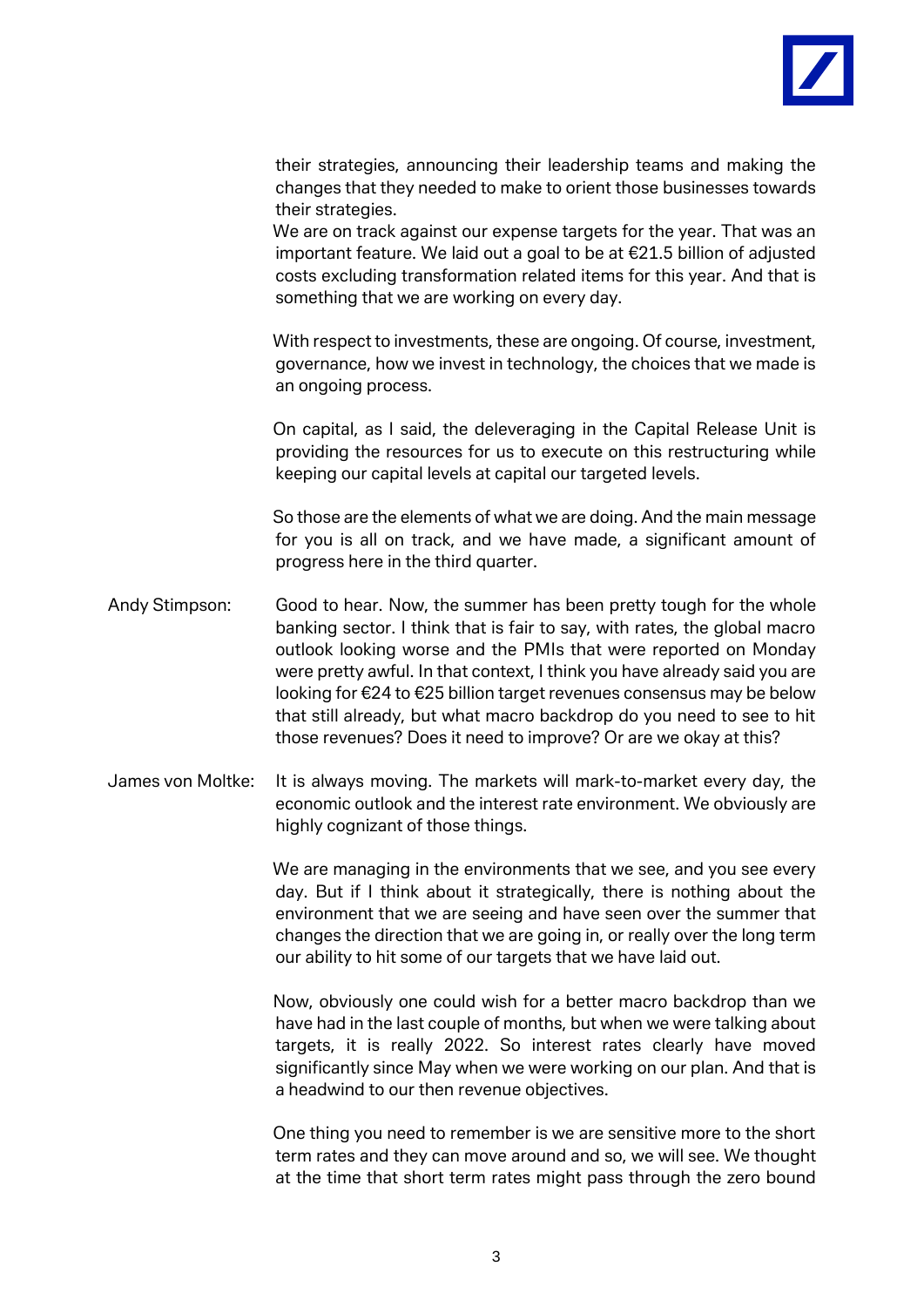

sometime around 2021 or 2022. That was based on implied forward rates at the time. That has come off for now for sure, but we will see how the economy tracks.

In terms of growth, we had made relatively conservative assumptions about economic growth, in the 1% range in Germany and Europe, perhaps 2% in the US. While I think in the near term, our growth assumptions may be a little above current consensus expectations, again, what matters is over the long term, how the economy is growing.

So short version, we could certainly imagine a better backdrop, but we are working towards our revenue targets within the bounds of what is possible again, given the interest rate environment. And that is why I conceded that some of the revenues that we had originally baked into our 2022 simply will not be there. How much remains to be seen.

Andy Stimpson: Yes – you said you are more sensitive to the short end. Is tiering a bit of a wash for you?

James von Moltke: It is better than a wash for us. I mean, it is a net positive for us. And by the way, it is not just the banking sector. I think the economy would benefit from a steeper yield curve and I think a little bit more dynamism in the economy, which I do not think interest rates are frankly helping on.

> But yes, we are more sensitive to short term rates, at least for now, given how we are positioned. And clearly, we would like to see shortterm rates go up.

> The ECB has introduced tiering by basically applying a six times multiple to required reserves. For us, that means that about €30 billion of our reserves would benefit from the advantaged interest rate of zero.

> The remainder of our reserves would be subject to the minus 50 basis points.

> So, the net of that calculation is slightly positive. But I think the overall issue is the interest rate environment and how we navigate through that.

- Andy Stimpson: Yes, and so because as you said there that the curve has flattened a lot. Is the €24 to €25 revenues that you spoke about – is that partly factoring that in to the long end impact of the investment portfolio?
- James von Moltke: It does. It factors that in over several years and also the cumulative impact. And now, of course, what we need to do is figuring out how we are going to offset some of that and preserve as much as possible of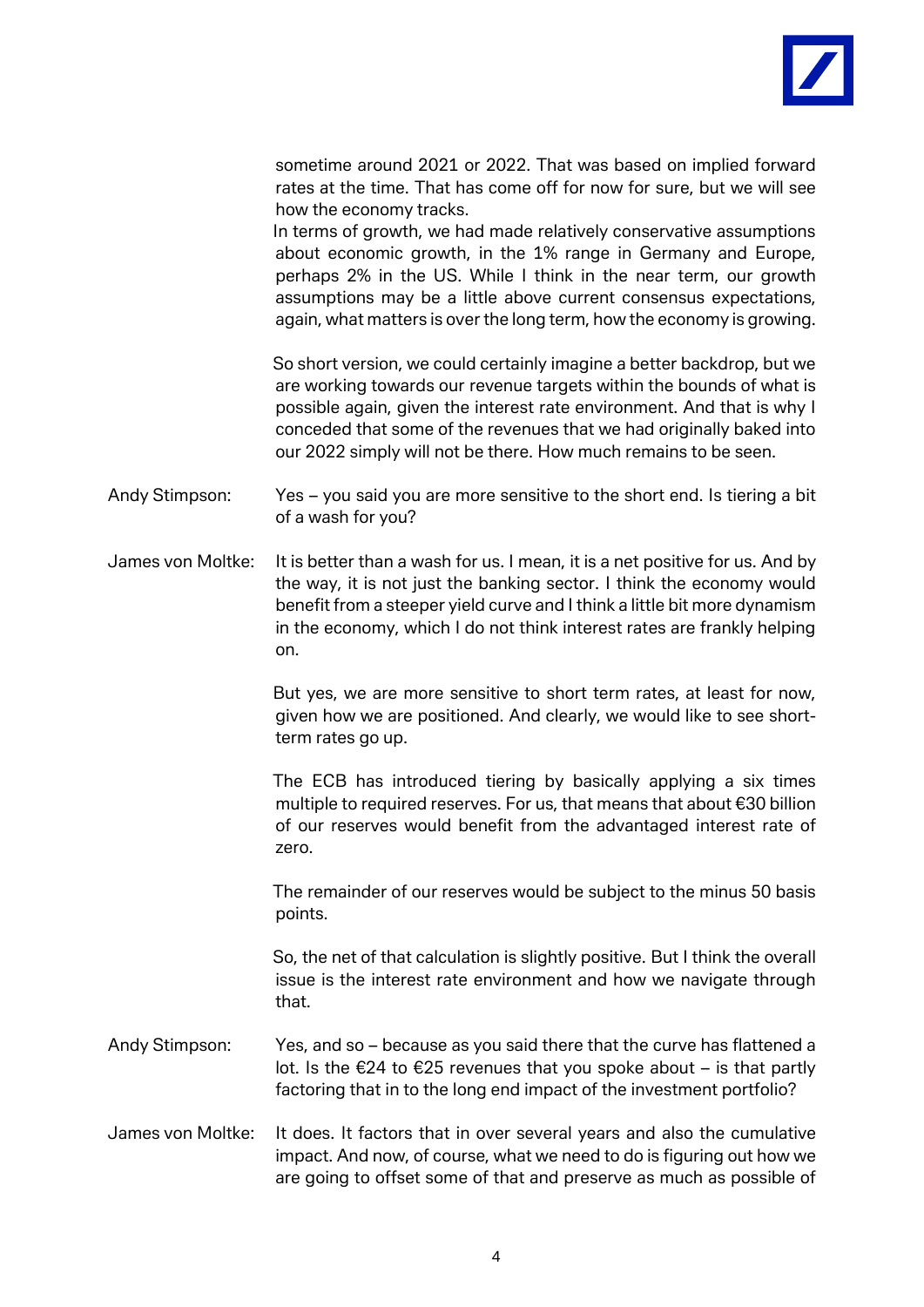

the revenue goal that we set out, which, as I said, is approaching  $E25$ billion in revenues in 2022. That would allow us to hit our ROTE target.

Having experienced some amount of interest rate driven decline, on a forward basis, we have to go to work figuring out how to offset that. And the offsets are things like deposit pricing, fee changes and obviously seeking to build as quickly as we can in our fee-generating businesses off of our base of Assets under Management.

And so, there is a lot of work that we are doing to figure out how much of that interest rate headwind we will be able ultimately to offset.

- Andy Stimpson: Good. And you mentioned deposit pricing. So a key topic probably in Germany, more than anywhere else. Where are we on ever being able to pass on negative rates to retail?
- James von Moltke: We are very cautious about whether in a mass retail setting we would be able to pass on negative rates for legal reasons, including documentation requirements and other reasons, including politics.

But in all of our other portfolios of deposits, whether that is higher-end retail, wealth management, corporate, commercial portfolios, we are going to look very hard at what the pricing adjustments should be. I am sure you have heard from other banks, I think the ability that the banking industry has now to shield portions of its client base from the impact of negative rates, has simply gone away. We need to be much more robust about passing on negative rates.

- Andy Stimpson: Yes. Thank you. So, all my questions, I have just realised they are all sad questions. I should have put in some happier ones. But Germany is now in a technical recession and some other parts of the world are heading that way as well. What does that mean for your risk appetite and what kind of levels of GDP decline would Deutsche start taking more loan loss provision because we are all still getting used to the new loan loss accounting. Is that the metric you would like at if you were all of us.
- James von Moltke: First of all, we will not make any changes to our risk appetite because we have remained very disciplined in our risk appetite. We had a bit of a deep dive on this. We did not widen the risk box and now have to close it. We have remained very disciplined on credit. So, we feel good about our entry point.

As we talked about in the second-quarter results, we do expect to see an increase in credit loss provisions in the quarters and years to come, but it is because we are coming off a very, very low base in the low teens in terms of basis points relative to loans at amortised cost. It was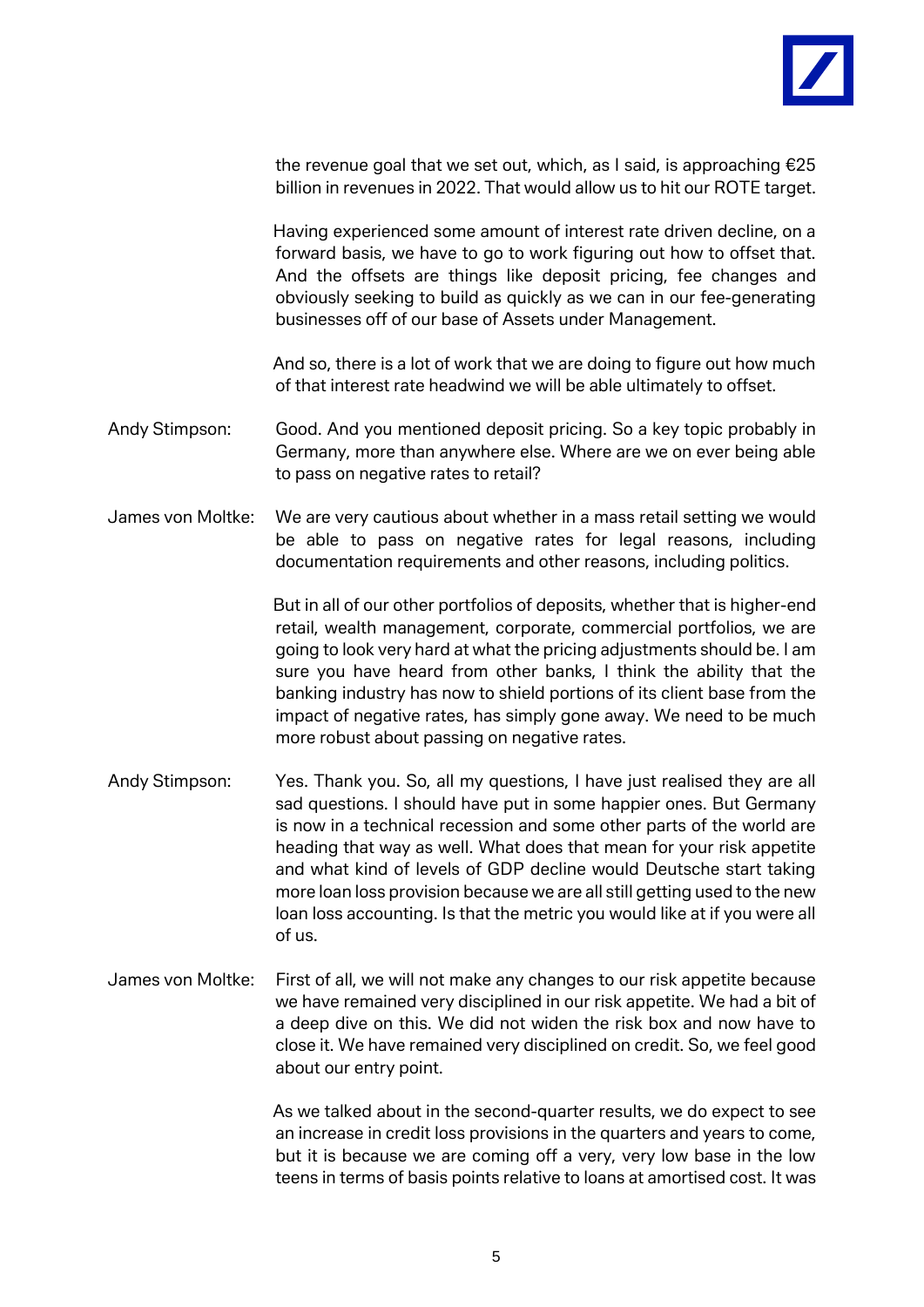

about 13 basis points last year, 14 basis points in the first half of this year. And so, we indicated that we see these loss rates climbing off of the low base that we have been at.

At the moment, I have to say, we are not seeing a broad-based change in credit conditions. There have been idiosyncratic credit events for sure. And we are watching very carefully.

The incidence of stage two triggers to me is one of the best leading indicators now that we are fully in an IFRS9 world and getting used to managing the books in an IFRS9 world. We are watching those stage two triggers carefully. And while there have been small movements, we do not see a broad-based trend at this point.

- Andy Stimpson: The movement from stage one to two, not two to three.
- James von Moltke: Exactly. From stage one to two is where you see the most significant move in credit loss provision. Stage two is where you significantly increment to the expected loss and so those stage two triggers are what would drive a P&L recognition in any given quarter.
- Andy Stimpson: Got it. Thank you. And you mentioned already that the corporate bank that you have put at the centre of your new strategy. What is the ambition of the new corporate bank going forward? I mean, we certainly see, or I certainly see, many other banks saying that they are going to push into corporate banking and in particular, even in Germany. I mean, that to me says that there is going to be more pricing pressure going forward and the thing which is the focus of the new strategy.
- James von Moltke: Yes. The reason you hear that is because we think it is a great business and others do too. We think we are very competitive in it and have a great client base, a great competitive product offering.

It is a very attractive business also in its financials. When you see our restated numbers, you will see that it is about a 9% ROTE business historically and it is something that we think we can build from. So, we feel very good about the business.

It has always been competitive. So, I do not think the fact that it is, as you say, somewhat in vogue at the moment and has been pricecompetitive for quite a long time. So we do not see that as a change in our environment.

We think that the focus that we can bring by virtue of having a dedicated management team, putting more of our investment dollars or euros there and capital will help us grow that business.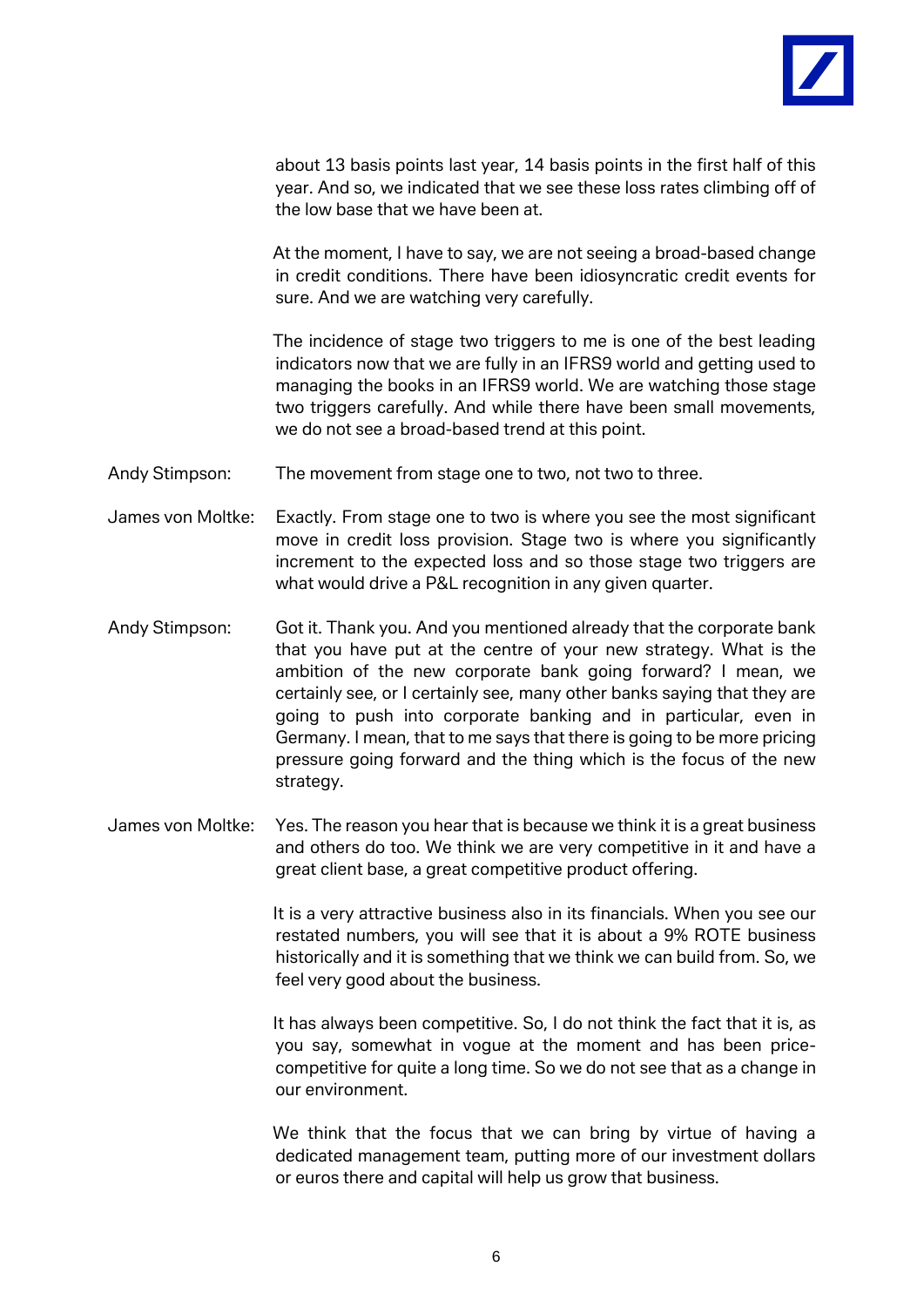

It is a 5 billion business that Stefan Hoops is leading, and with a great client franchise. And I think should go from strength to strength. You may be aware there is another conference going on this week, which is Sibos, and our people are there. Christian spoke there today and the client resonance that we get supporting the strategic decision, the focus on corporate bank as part of our strategy or a focal point of our strategy and the investments, it is tremendous. Andy Stimpson: Good. And is the plan there – because I guess we are going to see if you have got the more pricing pressure there. Is that where your pushing balance sheet and capital into to offset that margin pressure? Or is it shifting that model more to fees? James von Moltke: It is a mixture of all those things. It is a liability-driven business in cash, asset-driven in trade and commercial banking. And it is fee-driven across a variety of products, including custody and agency services. It has a nice mix of balance sheet and fee-driven income. As I said, it has been competitive on pricing for a very long time. It is a place where you have to assume that there is going to be pricing pressure in any given year. And you need to offset that pricing pressure with efficiency improvements and with new product innovations. But that has been the nature of that business for many, many years. Andy Stimpson: Okay. Thank you. If we switch now to the Investment Bank. Certainly, that is where the majority of the big changes are coming from. How have the clients reacted to that restructuring so far? I know we would

spoken about adjacency businesses. I think you have given us some reassuring comments on that. So, interested if that is still the case? And then is that something you will see in the numbers? Or is that just conversations and then we need to look for that to come back at a future period?

James von Moltke: I think both. It will probably take some time to fully reflect itself with the numbers. When we did our resegmentation and the restructuring that I mentioned earlier, we created an Investment Bank out of the old Corporate & Investment Bank, with the Corporate Bank going in another direction and certain activities going to the Capital Release Unit. What remains in the Investment Bank is our origination and advisory franchise, as well as our Fixed Income and Currencies business. And within the new Investment Bank, as we said back in July, about 75% of those revenues are in business activities where we are one of the leading players.

> So, I think the starting point is focusing on the things that you do well and have a leading position in. And if we look at both the trends this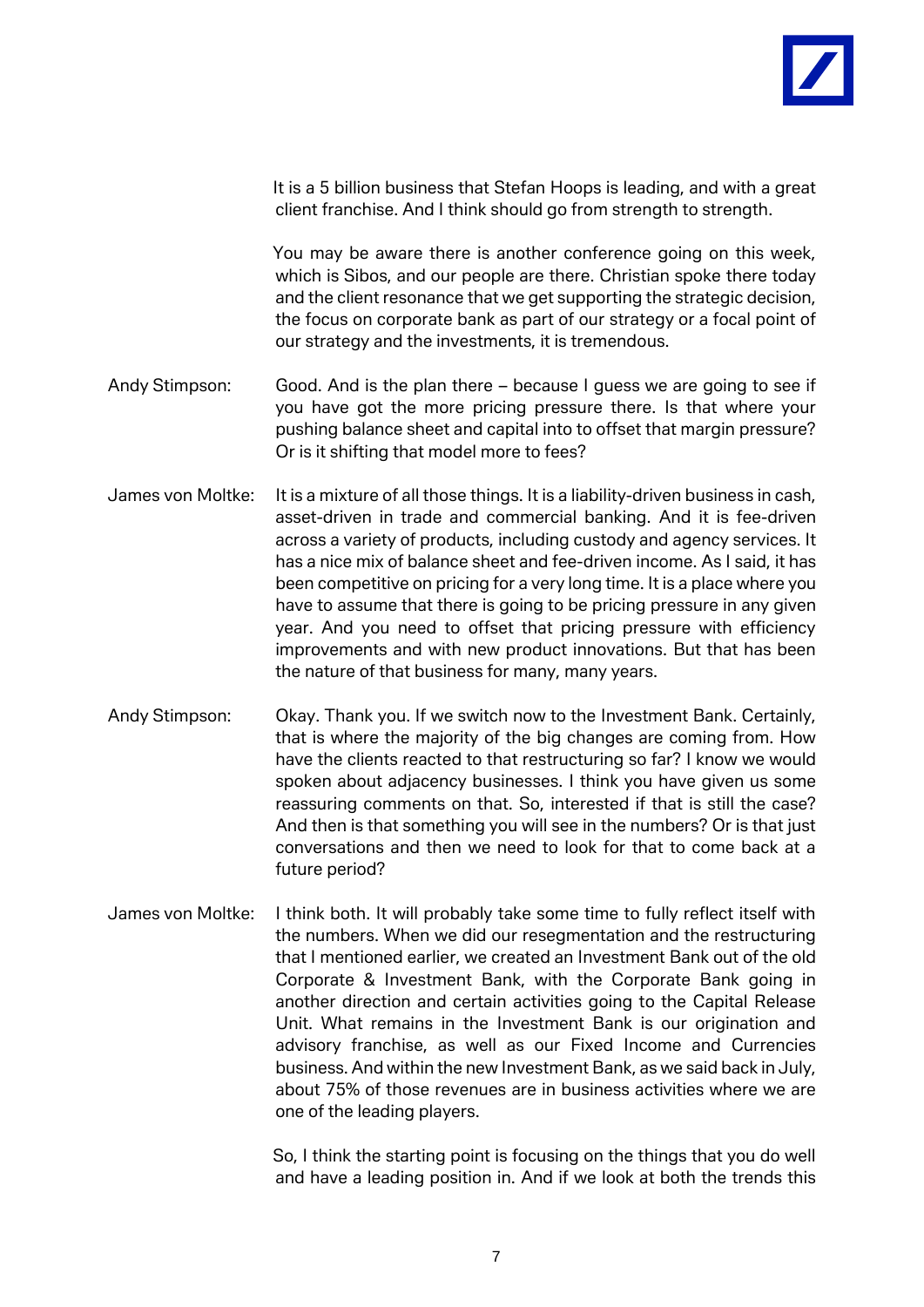

year, that decision has played out to be the right decision, focusing on the things that you are good at.

Client reaction has been more positive than we might have expected. We got a clear message from our capital markets clients that the decision not to serve them in equity sales and trading, by and large, overwhelmingly would not affect their decision to continue to use us as a service provider in fixed income and currencies. So that was quite positive feedback.

And looking at daily market share data and that type of information, it seems to be bearing out that client behaviour has not significantly changed around our decision. So that is encouraging.

As we talked to back about in July, we did make assumptions that there would be some read across into adjacent businesses that, whether it is corporate finance or fixed income and currencies, there would be some impact in terms of clients pulling back, client behaviour.

That change in client behaviour has been less than we might have assumed, but as you also indicated in the way you phrased your question, it needs to play out over several quarters to see that that has really playing out.

One factoid I will give you that we think is very encouraging. There was some discussion after we made our announcement. Can you continue to be a primary equity house once you have exited from equity sales and trading?

Since July we have won 21 equity capital markets mandates and we have executed on a number of those during the quarter and there are a number still to come. So, we have not seen, as you might have expected, that much of a pullback in terms of client activity with us as a primary equity issuer.

So early days, it is encouraging.

- Andy Stimpson: Good. And does that I mean, maybe a cheeky question here. If it has gone that well already, does that, kind of, embolden you to think, well, maybe if we have to, we could go further? If you have managed to slice off different bits and it has not affected the rest?
- James von Moltke: No, with 75% of our Investment Bank revenues in market leading positions. We are a global leader in global credit trading, global leader in FX. We are a significant player in rates, but rates is an area where we need to refashion the business model to make it more profitable and do so against the resources that we have there. And we have got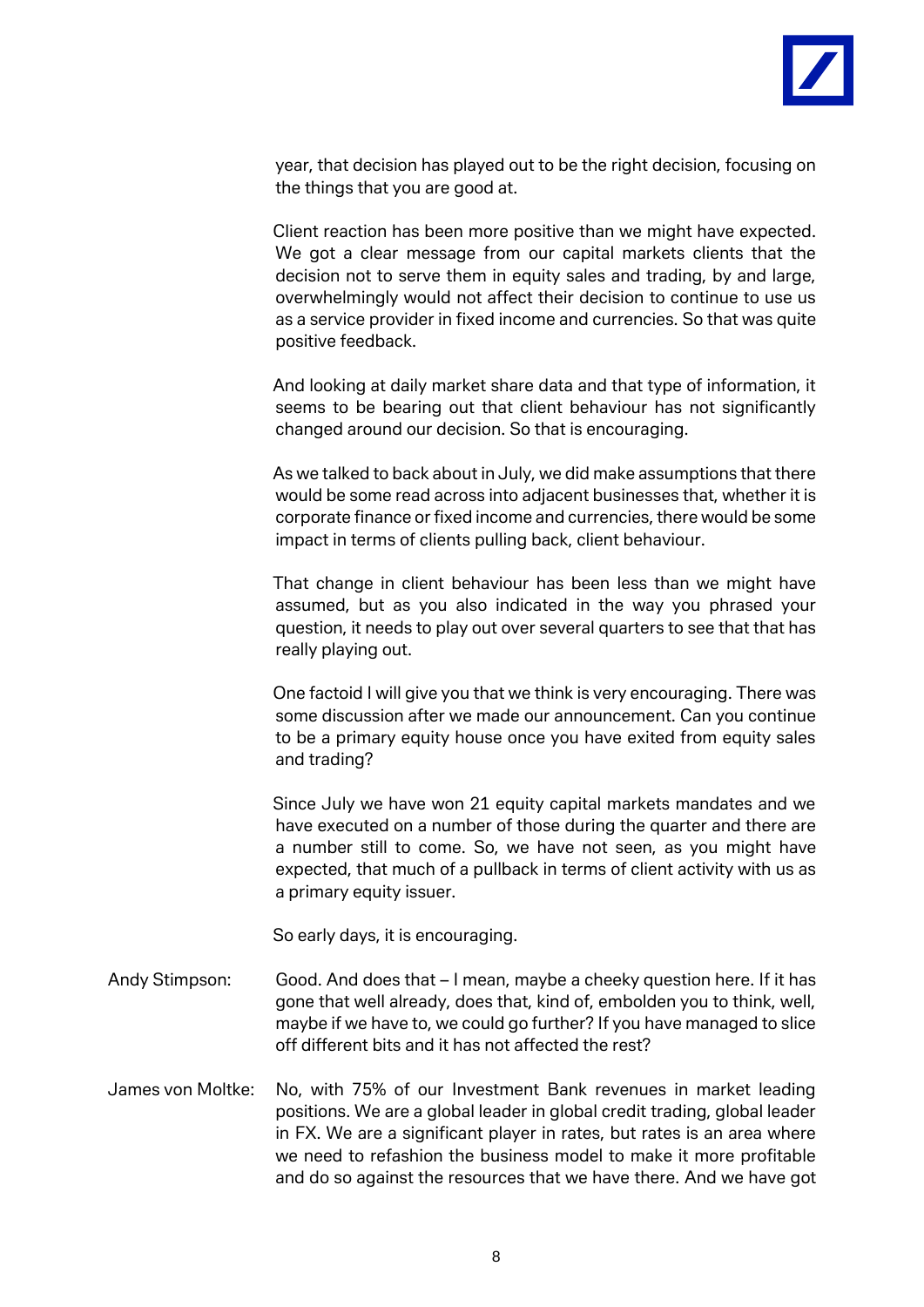

nice positions in a variety of our corporate finance businesses. I would highlight leverage debt capital markets, commercial real estate, and we have extremely competitive debt, capital markets offerings alongside what we do in equity capital markets and M&A. So, all of those areas remain core areas.

And the important thing is, Andy, they are core to the client franchise that we have and what clients need from us. Again, our conversations with corporate clients after the announcement showed that they are very comfortable with what we are doing and capabilities we have to serve them again in corporate finance underwriting and also essentially risk intermediation where corporate clients are using us to manage interest rate risk or currency risk.

- Andy Stimpson: Sure. No one has asked on the iPad yet what has happened in the third quarter? So, I will pretend that someone has.
- James von Moltke: Sure. We set out three main deliverables for the third quarter in July. They were to demonstrate continued growth in what we call our stable businesses in three of our four core businesses, retail banking or what we call the Private Bank, Corporate Bank and Asset Management. That we continue the trend that we have shown over several quarters of slow, slower perhaps than we would like, but year-on-year growth.

Second, was continuing on our expense trajectory of sequential expense reductions towards the targets that we have set out for this year and next.

Thirdly, evidencing a path towards our year-end targets for riskweighted asset and leverage exposure reductions.

And on those three things that have been our core focus points, I think when we report on Q3, you will see we have made progress in all those three areas and are on track against our targets.

- Andy Stimpson: Coming back to deposit pricing, can you tell a bit about the practicalities? Will it be some kind of fee structure? Will it be negative interest rates? Will there be some caps introduced so minor deposits will not be affected? And how deep or how much do you think you can charge before people go out and opt for physical cash?
- James von Moltke: It very much depends on the client base. And by the way, I do not want to front-run because our business managers are making those decisions and communicating them as we speak to clients.

I want to be a little bit cautious about how much I say. But if it is a commercial client, we will start to impose negative rates on their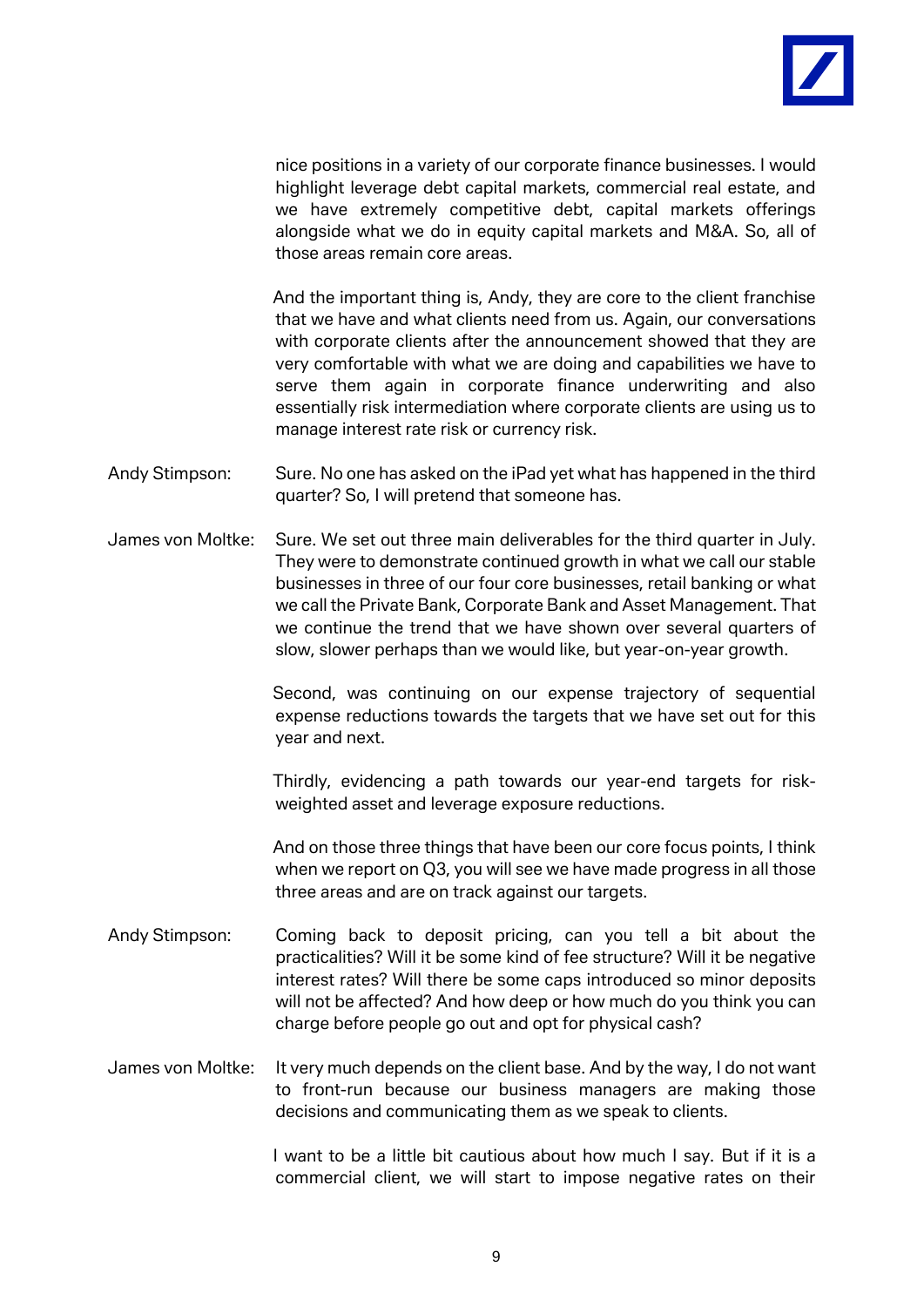

accounts. And the practicalities are you need to communicate that and then implement it. And of course, clients can react in various ways.

In retail, you are more likely to go down a path of fee structures, whether that is account fees or other things. That is work that we need to do and begin to implement.

In the more corporate and also wealth management, you are likely to see some version of tiering, if you like, a mini tier where you would offer preferential rates up to some cap, and then once you are over the cap, then we would start to pass on negative rates.

So, a mixture of all of those tools. In some business areas, we have been doing that for several years. Now we need to look much more carefully and ensure that we are doing that across the client base. But it would be a mixture of all of those tools appropriate to the client base.

Competitive reaction is going to be hard to tell. My own view is the industry is going to be doing this, I will not say in tandem, it will sound like an inappropriate statement, but recognising that everybody now sees the same pressure and that pressure is likely to be around for an extended period of time,

I would expect pricing actions to take place across the industry. So, we would be operating, in terms of making these changes, in an environment where one would hope not to significantly disrupt that client base.

- Andy Stimpson: And the physical cash?
- James von Moltke: You know, it is hard for me to judge. I think there is already and you have seen gold as a substitute and other things. I think you will see more of that behaviour for sure. It is an irony, but that in this environment, the deposit is actually one of the most attractive investment alternatives in terms of risk, liquidity and yield. So that is an interesting fact that we live with.
- Andy Stimpson: Maybe if we follow we have got another question that I will just ask on the asset side. You can tackle that a different way by moving further up the risk curve on the retail lending and pushing more into consumer loans. What is the thinking there? Is there any temptation to do that?
- James von Moltke: And this is one of my bugbears about monetary policy, because, as you say, it does, in a way, push the banking sector up the risk curve, which has a prudential impact as well. It tends to reward risk-taking and punish relatively conservative. We are going to stick with our credit box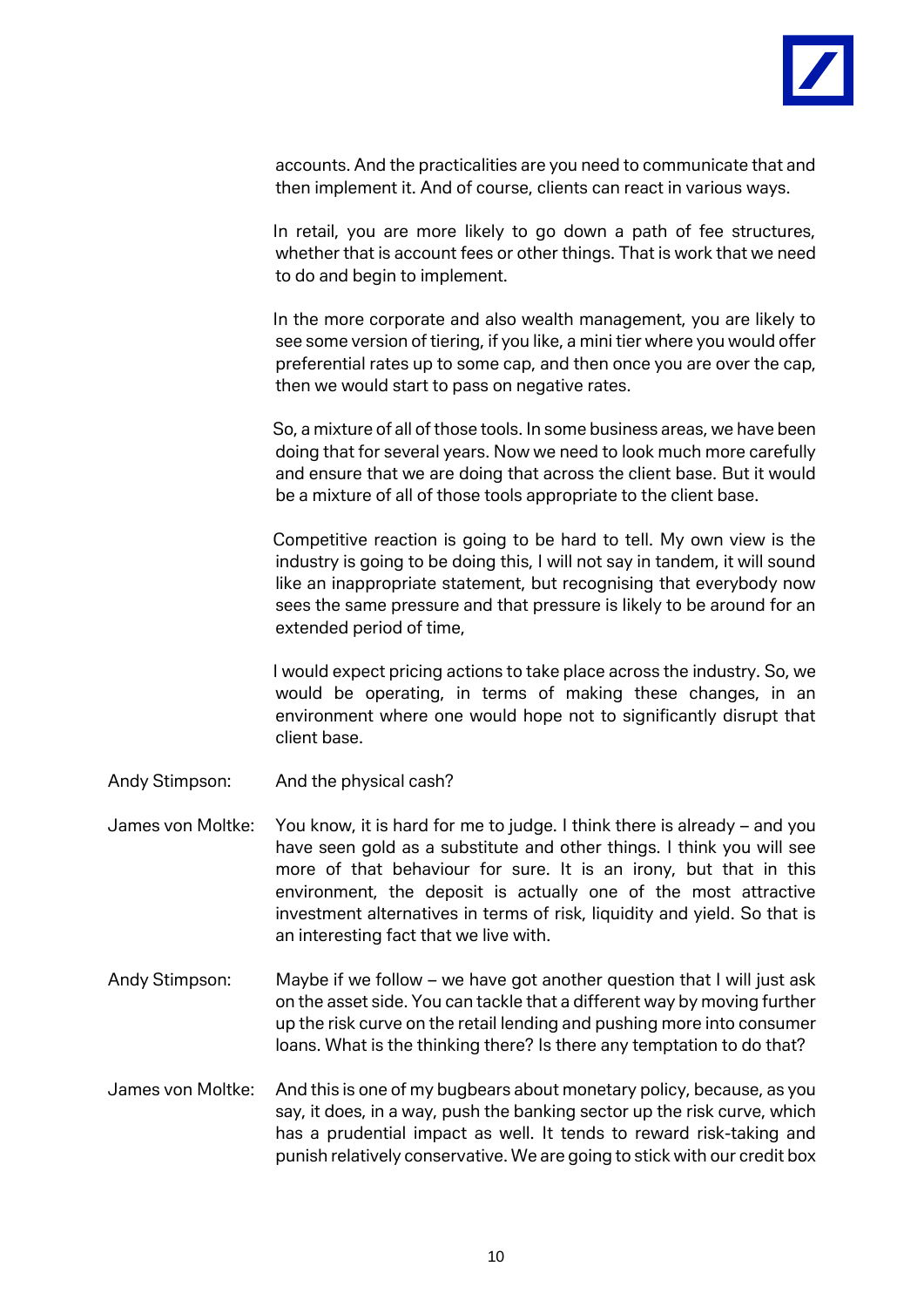

and remain, I think, cautious, despite some of the signals that the monetary policy provides.

That said, we have been growing, for example, our unsecured consumer lending among other regions in Germany. And so that is something we want to continue to do. It is off a relatively low base, but it is I think, an attractive, risk-adjusted return segment and therefore an area that we have been investing in steadily over time and will continue to do so.

So, again, our nature is to be cautious on credit risk. But I think there are some areas where our skills are very strong, our client base is good, and I think we can exploit lending opportunities a little bit more.

- Andy Stimpson: Yes, I was wondering if you could talk I guess, in response to some of the Trump trade tariff rhetoric. There is been press speculation about fiscal policy being used in Germany and I was wondering if you could talk a little bit about how that could play out, whether you think this is a one-off German thing, or do you think we could see more fiscal policy on top of just the monetary policy?
- James von Moltke: It is so hard for me to comment. Ultimately, it is a political judgement. But if I go to what our economists are looking at and saying and frankly, the advice that one can naturally give is if you can borrow at a negative rate, obviously not unlimited amounts, but significant amounts of resources and invest those resources sensibly, that would seem like a good thing to do.

And I think, there could be significant benefits across the economy, both in terms of aggregate consumption, but also, in creating a steeper yield curve, which benefits not just the banking industry, but also benefits, pension investments and many other things would have an economic impact more broadly. So, it is from the perspective of our economists, something we would certainly endorse.

But it is going to be a political decision as to whether the German government is willing to do that and if so, how it would intend to put those resources to work.

The most recent initiatives on climate-related issues, as I understand it, are within the idea of a non-deficit spending government environment. So, it has not yet transitioned to the point where you would have deficit spending. But it is certainly a possibility and the economic arguments are reasonably favourable for that.

Andy Stimpson: Thank you. Maybe I will move on to at least my favourite topic of capital. We have the timing of risk, different risk weighted asset,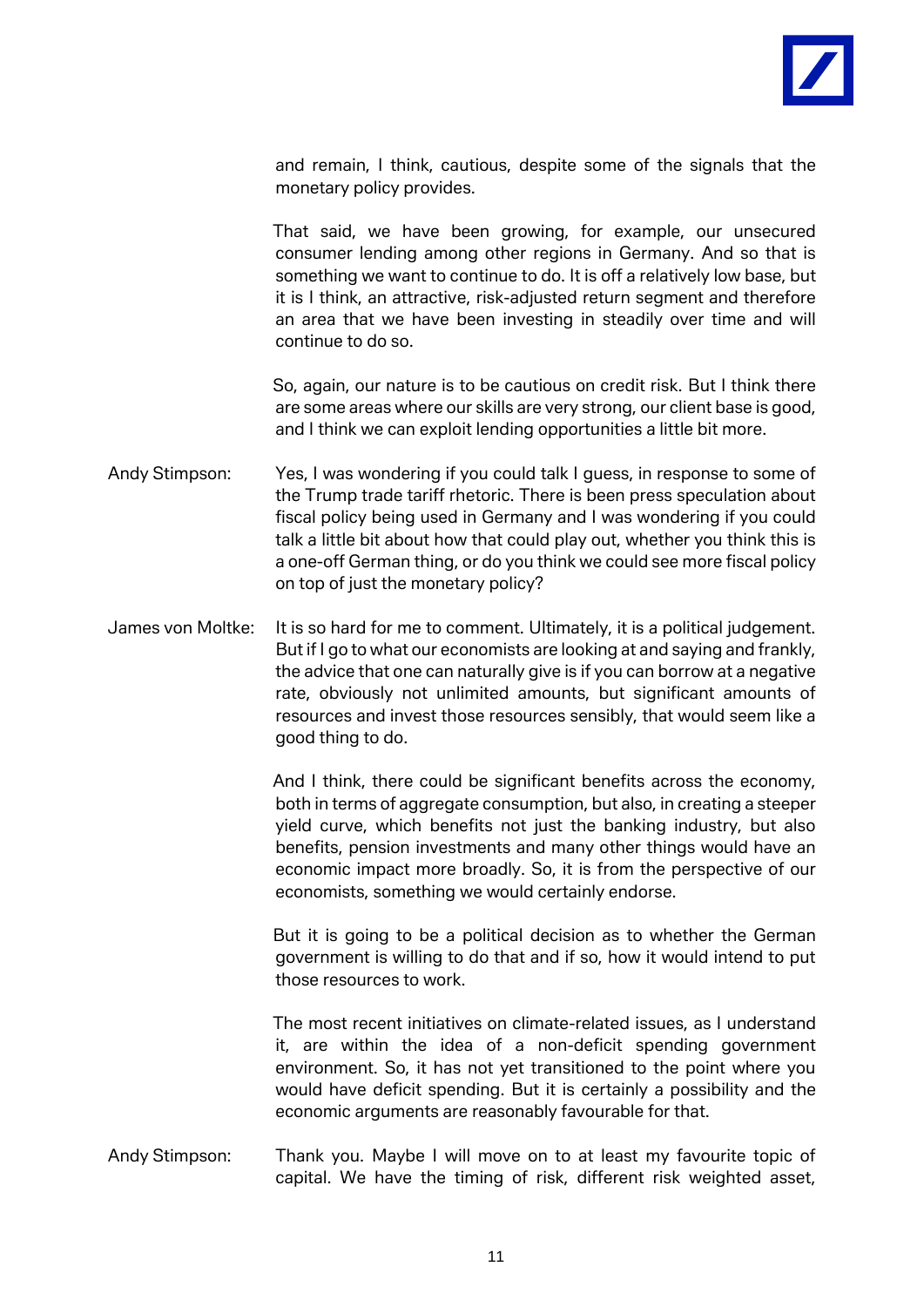

inflation from the regulators. Plus, you have the headwinds turning from weaker macro backdrop. So, I guess in theory, if that means revenues are weak, then, in theory, everything else stays the same. You would get closer to the 12.5% Common Equity Tier 1 level than you would originally have hoped for a few months ago. So, firstly is that an unfair statement? But then also, what are some of the levers? You talked about the levers you could pull. If you did start to get near to it, could you elaborate on what those could be?

James von Moltke: Yes, in principle the way I think about it is capital is at the bottom of the funnel and everything feeds into capital, whether it is revenues, expenses, loan loss provisions, your tax rate and then, of course, resources. And also, some less tangible things including data quality, models and methodology changes all get baked into that particular cake.

> But yes, in principle, if over a medium-term, your revenues are going to be lower and absent other levers to offset that, your internal capital generation will be less, and that would over time affect your ratio.

> As you say, we do have levers, and we have been quite vocal about our ability to manage in a corridor, which I think to some seems quite tight. But we believe we have got the tools to ensure that we do so. Part of, every quarter, every year's, planning processes, is understanding what the levers are, when to pull them and to what extent. So that is an ongoing process.

> Our goals for this year were to keep our Common Equity Tier 1 ratio at or around 13%, recognising that there is some risk-weighted asset inflation coming at us in 2020.

> And overall, the deleveraging in the Capital Release Unit does have the effect not just of financing the restructuring, but also offsetting some of the regulatory inflation and to a lesser extent providing some resources for the core business to go.

> So, looking at all of the levers and very focused on managing to that capital quarter that we laid out in July.

- Andy Stimpson: Okay. I guess what we have seen in the past with many banks is that some of the levers they have pulled for them to fix the balance sheet end up having a detrimental impact on the P&L.
- James von Moltke: Yes, and it depends on what it is. One area of focus that we talked about in July and remains an area of focus is operational risk weighted asset. We are investing a lot of time and effort engaging heavily with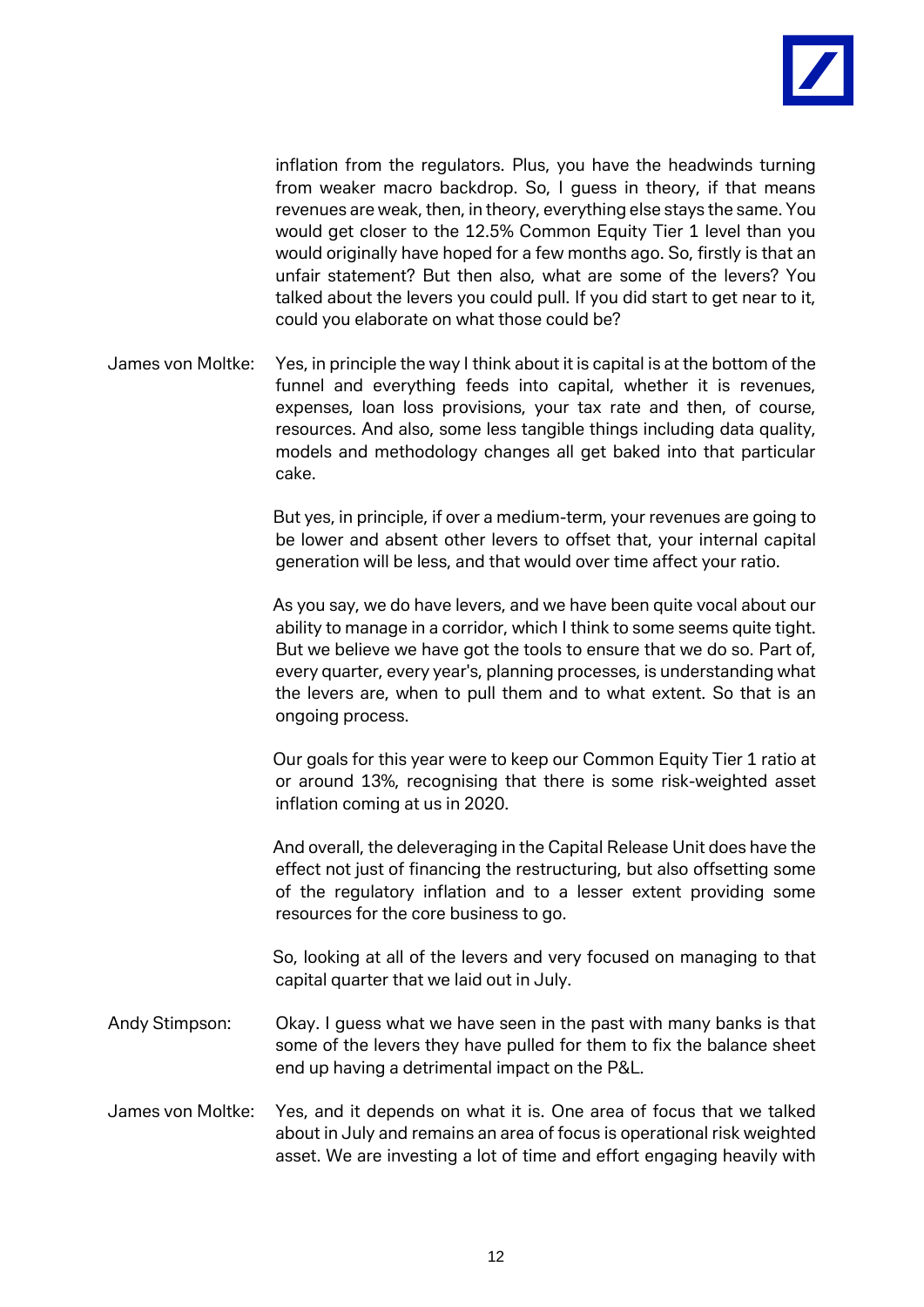

our regulators on how operational risk-weighted asset number will evolve.

Secondly, I say this as the fifth of the five elements of our strategy focus is the even more intense focus on capital allocation and the use of capital. So, getting lazy assets off the balance sheet.

But you are right, at some point, and we seek to defer as long as possible, at some point the actions that you take to preserve the ratio would have an impact on revenues and hence the goal is to use every lever to optimise that calculation.

- Andy Stimpson: Great. Thank you. And on the iPad, there is a number of questions here around your credit ratings and how sacrosanct those are and how you are managing around that, and how it would affect your term funding costs.
- James von Moltke: We have been very clear in a number of forums that our credit ratings are an intense focus for us, ensuring that we preserve our ratings and over time improve them. As you can imagine, therefore, the rating implications of the restructuring that we announced in July, where we are very front and centre in our thinking.

We have a degree of confidence that over time the actions that we have taken, in particular, reorienting the company away from a capital markets dependency and towards what we refer to as these more stable revenue sources, will be credit-positive as we get through the several quarters of restructuring.

That has been very much a focus as we formulated the strategy. And my assumption is that as we execute on that strategy, you will see some of those benefits coming through.

Generally, and we have talked about this over several quarters, we have been working to optimise and improve our balance sheet efficiency. So, the ratings in our spreads are one element of our overall funding costs.

But even without moving the ratings, we can take actions to improve our funding costs around again, balance sheet efficiency. So, we have been acting on that. You may have noticed that we have not issued debt in senior non-preferred format since we announced our new strategy. And so we are allowing debt to run off of the balance sheet to help the amount of unsecured spreads we pay.

Andy Stimpson: Maybe if I ask one here on the non-core division. You have had a noncore division and they have run it off and then there is a new one here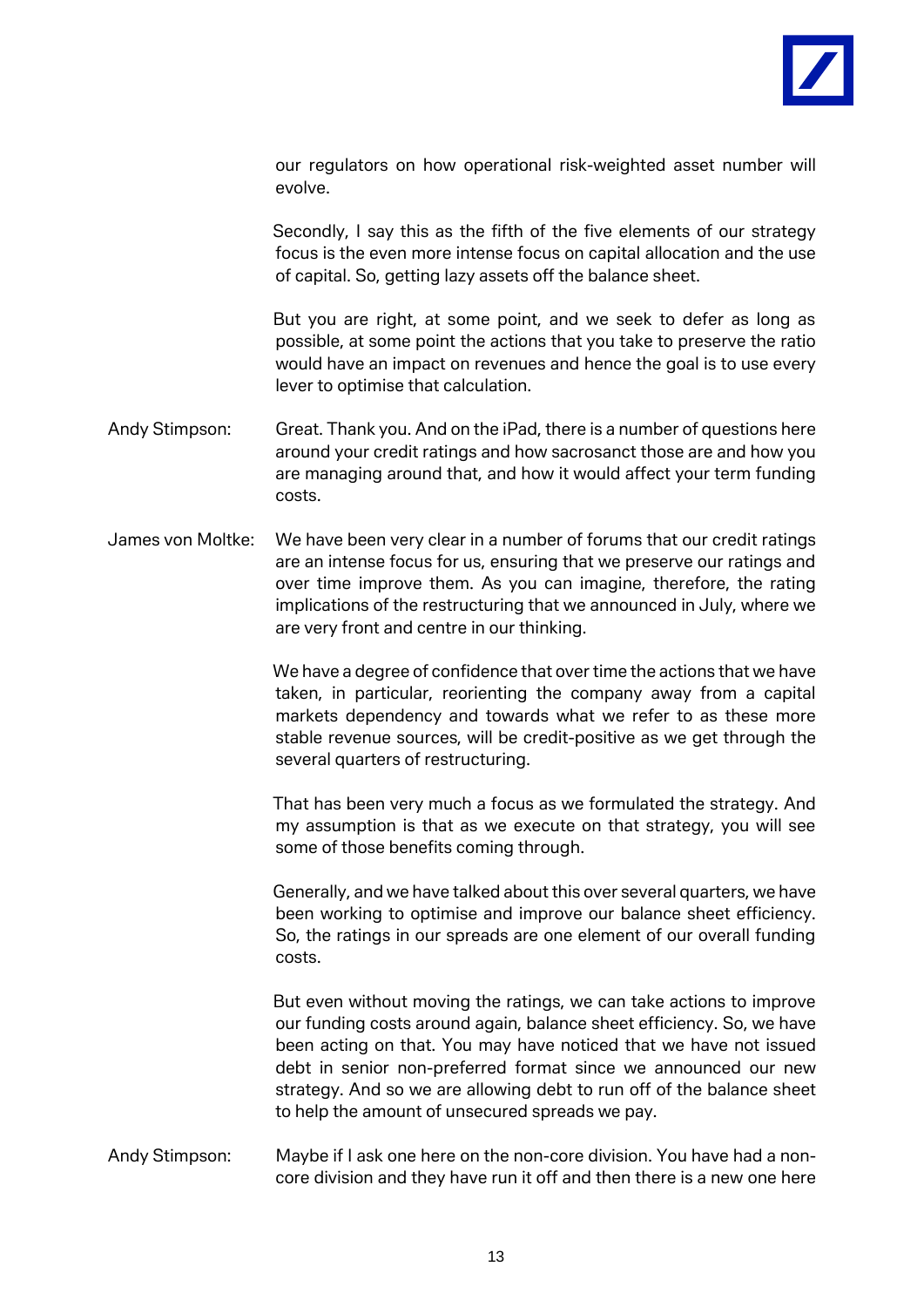

and I know you have announced that you have signed the agreement with BNP on the prime side. What are the choke points that you are looking at in terms of getting that down as quick and as capital efficient as possible, and what your view is on the write-downs you are going to have to take with the assets in there and whether actually the negative rate outlook has had a positive effect on that?

James von Moltke: It does help a little bit to the extent that there is interest in buying yielding assets which is a helpful backdrop.

> So, a few comments on the Capital Release Unit. First of all, it is a tremendous credit to Frank Kuhnke and his team who got to work right away. That team has been able to address the entire equity sales and trading platform that we had in one way or the other within a quarter of announcing our intentions.

> So, within a month, we were flat on risk in cash positions and essentially out of the cash equities business. You may have seen some press commentary that we have now successfully auctioned off what we called our flow equity derivatives books in, I think, very favourable market environment, and that has gone well.

> And then with the announcement on Monday morning of the definitive agreement with BNP Paribas, we have now got a path to exit and transition our prime finance business over the next couple of years. And so, we are very pleased with that progress, again within a single quarter.

> More broadly, as you say on choke points, in some ways, the equities positions had a lot of leverage and not so much Risk-weighted assets and relatively speaking, on the more liquid side. So, that was always part of our plan and we have executed on that, I think very well, and again, credit to the team.

> We have also been at work looking at other assets and asset classes and divesting during the quarter. So, it has not been only on the equity side, but it has been a high degree of focus. We go forward from here with discipline, portfolio by portfolio, seeking the opportunities, putting things into the market and attempting to exit in the most economical way you can.

> Now, to your question about potential loss content. That is something that we have estimated so that you can, for capital planning purposes and other reasons, have a point of view and by and large, you hope to do better than your expectations. And that is certainly my hope and expectation for here.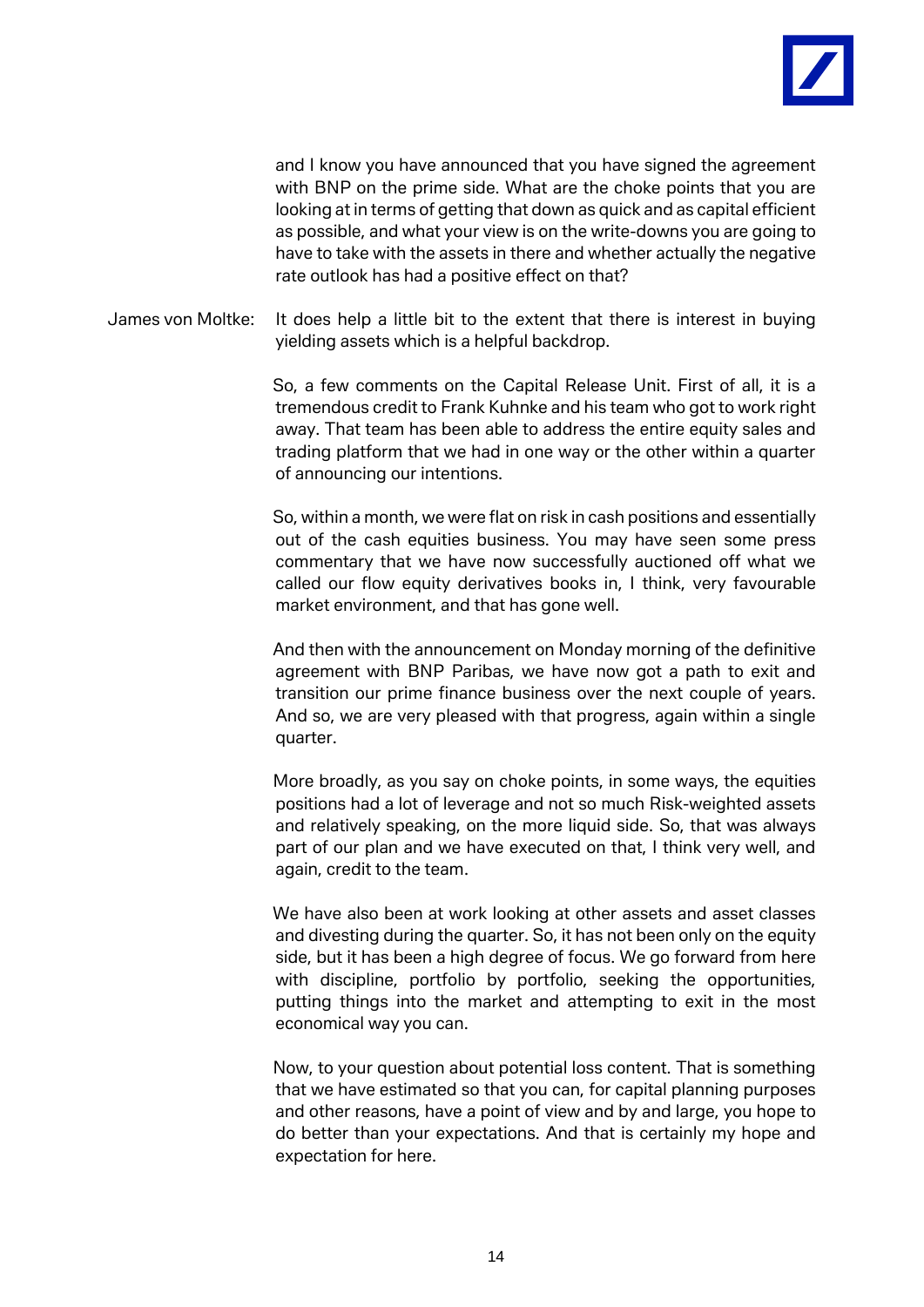

But hopefully rather like the revenue adjacency point, we have planned conservatively, and we will see the development really over the next several quarters.

We have got five more quarters to go where the most significant amount of that deleveraging takes place. And if I think about the third quarter, we are off to a very good start.

- Andy Stimpson: Great. I will just sneak one in on level three assets. I know you have explained that a lot and actually it has cycled through, it is not as a illiquid as it always seems, but how much of that is sitting in the Capital Release Unit?
- James von Moltke: Only about a third of our €25 billion of total level 3 assets is within our Capital Release Units. So, call it €7 or €8 billion. Just taking up part of your earlier question, the Non-Core Operations Unit of several years ago had a number of assets, illiquid, hard to value and a very different portfolio from what is in the Capital Release Unit today.

The Capital Release Unit is overwhelmingly fair value assets, some cash positions, some derivatives, mark to market, and much of it is liquid. So quite a different portfolio. There was what we call nonstrategic portfolio that we used to disclose that also went to the CRU. That was about 7 billion of RWA, and I think only 1.4 or so billion of it, the last time we disclosed it was level three.

- Andy Stimpson: Perfect. Perfect. I think we will leave it there. Apologies if I did not ask your questions which came up on the iPad. We will have the breakout session so do feel free to come and ask it there but thank you very much James.
- James von Moltke: My pleasure. Happy to be here.

Andy Stimpson: Thank you.